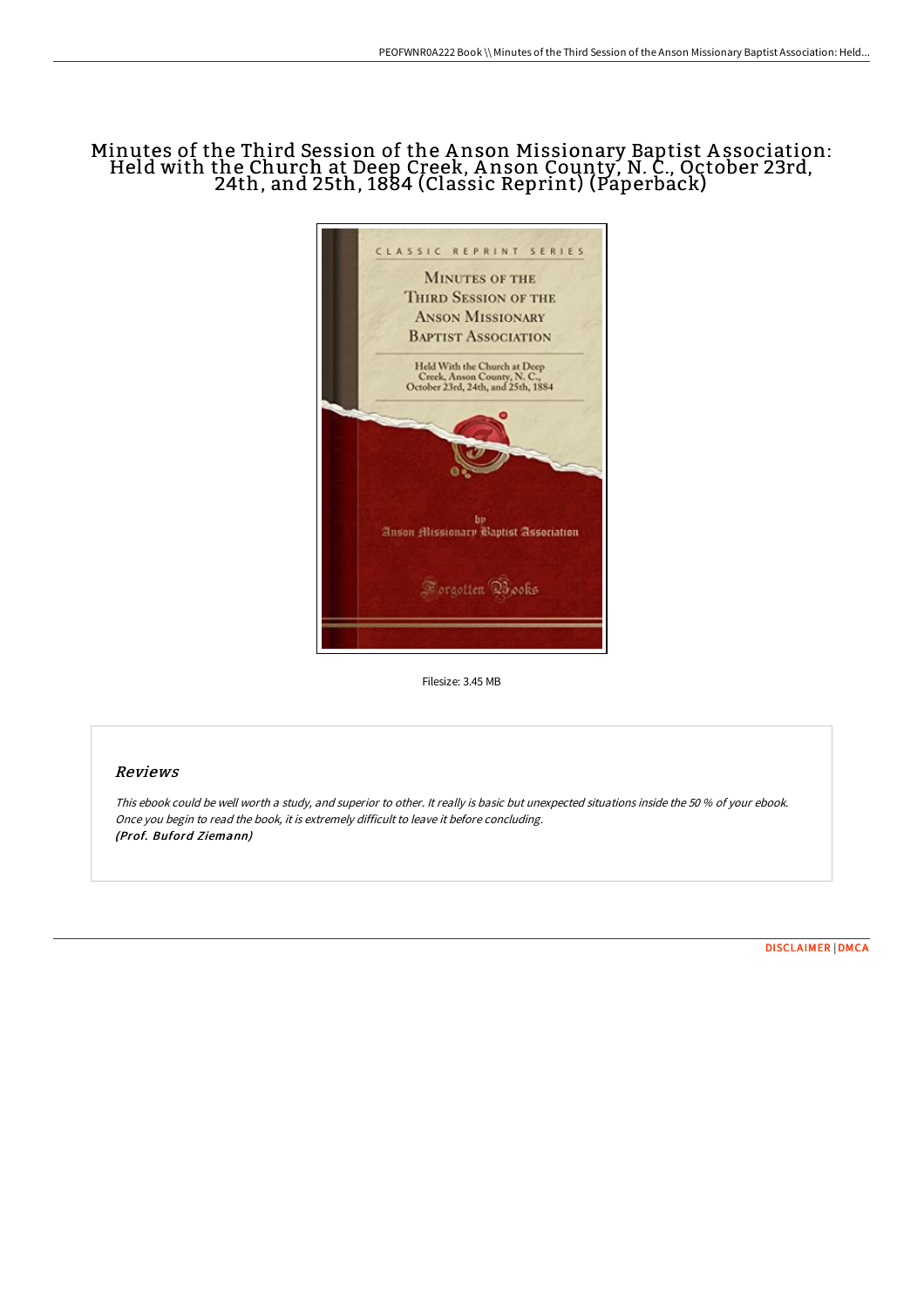## MINUTES OF THE THIRD SESSION OF THE ANSON MISSIONARY BAPTIST ASSOCIATION: HELD WITH THE CHURCH AT DEEP CREEK, ANSON COUNTY, N. C., OCTOBER 23RD, 24TH, AND 25TH, 1884 (CLASSIC REPRINT) (PAPERBACK)



Forgotten Books, 2017. Paperback. Condition: New. Language: English . Brand New Book \*\*\*\*\* Print on Demand \*\*\*\*\*. Excerpt from Minutes of the Third Session of the Anson Missionary Baptist Association: Held With the Church at Deep Creek, Anson County, N. C., October 23rd, 24th, and 25th, 1884 After the question was duly considered, on motion, the, whole matter was recommitted to a special committee for. Investigation, with instructions to report the result of their investigations at the next session of this: body. About the Publisher Forgotten Books publishes hundreds of thousands of rare and classic books. Find more at This book is a reproduction of an important historical work. Forgotten Books uses state-of-the-art technology to digitally reconstruct the work, preserving the original format whilst repairing imperfections present in the aged copy. In rare cases, an imperfection in the original, such as a blemish or missing page, may be replicated in our edition. We do, however, repair the vast majority of imperfections successfully; any imperfections that remain are intentionally left to preserve the state of such historical works.

<sup>@</sup> Read Minutes of the Third Session of the Anson Missionary Baptist [Association:](http://bookera.tech/minutes-of-the-third-session-of-the-anson-missio.html) Held with the Church at Deep Creek, Anson County, N. C., October 23rd, 24th, and 25th, 1884 (Classic Reprint) (Paperback) Online Download PDF Minutes of the Third Session of the Anson Missionary Baptist [Association:](http://bookera.tech/minutes-of-the-third-session-of-the-anson-missio.html) Held with the Church at Deep Creek, Anson County, N. C., October 23rd, 24th, and 25th, 1884 (Classic Reprint) (Paperback)